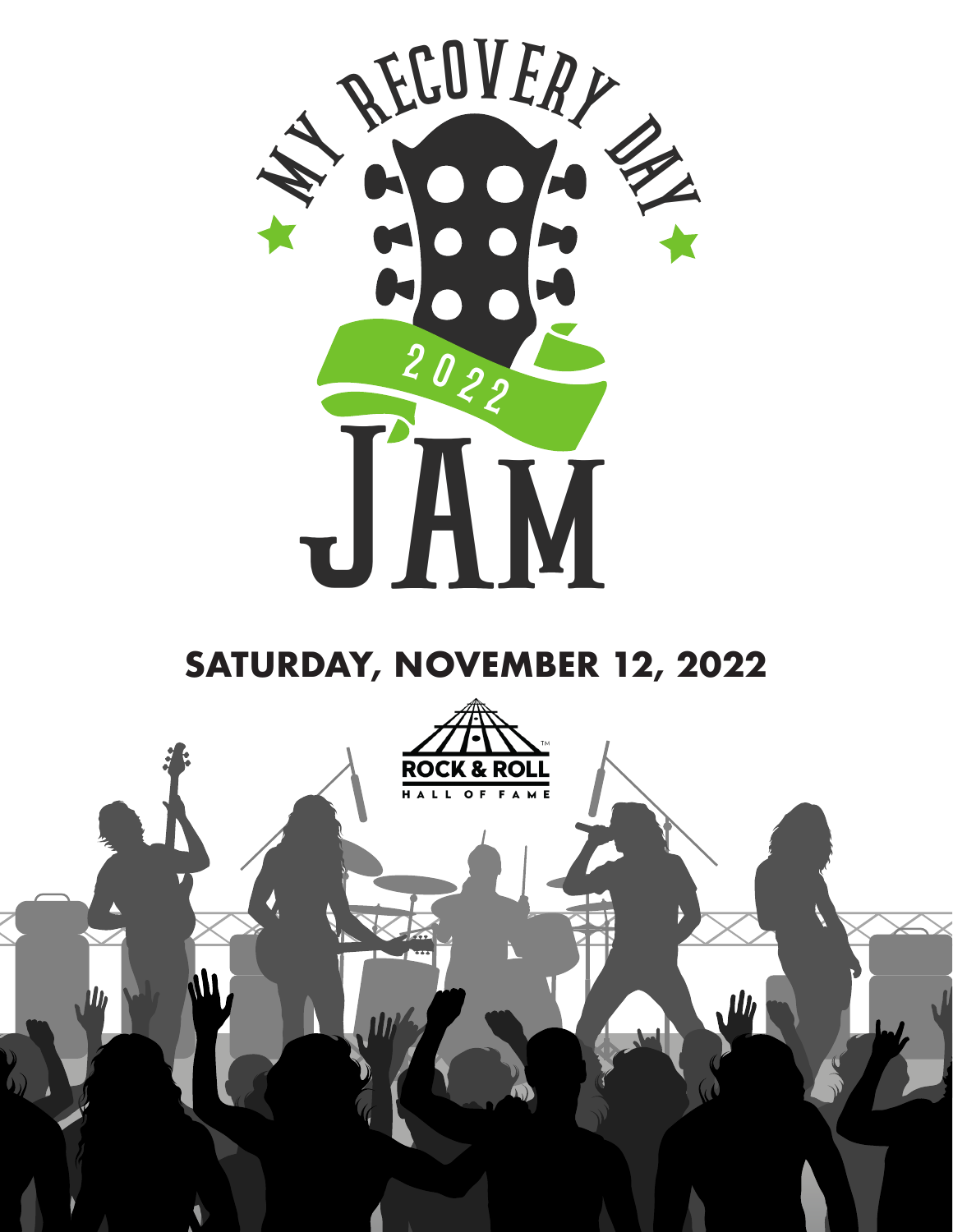## RECOVERY IS POSSIBLE  $\star$  AND IT ROCKS!  $\star$

From all of us at My Recovery Day we wish you safety and peace during these difficult times as our country gets back to normal. We remain especially grateful to our volunteers, staff, donors and Board for keeping the doors open to give our organization the opportunity to continue to serve individuals in recovery. These are the individuals that need our help the most. As isolation, social distancing and business closings may have been good to slow the spread of the pandemic, it was devastating to individuals in recovery and those in the throes of addiction. Relapse, overdose and suicide seem to be the norm fueled by the isolation, anxiety and economic uncertainty of these times.

**YOU CAN HELP US MAKE A DIFFERENCE** in the lives of recovering individuals by becoming a sponsor, at any level, for the My Recovery Day Jam 2022 at the Rock Hall on Saturday, November 12, 2022. Recovery started in NE Ohio and so did Rock N' Roll. What a spectacular combination and venue we have planned: **LIVE MUSIC AT THE ICONIC ROCK HALL STREAMED ACROSS THE INTERNET**, fabulous food along with notable raffle baskets and high-end brand auctions ending on eBay between bands! Not only will JAM 2022 raise money and awareness for the programs offered by My Recovery Day but it will give your organization unprecedented exposure at a local and national level to show your support.

My Recovery Day's mission is to develop and provide follow-up support resources to individuals recovering from Substance Use Disorders giving them the help and hope they need for sustainable recovery. Our vision for every individual in addiction recovery is to stay in recovery allowing God to work through their lives providing them with purpose and passion. Together we will show the world that there is no shame in being in recovery; you can have fun; and there is a community that believes and will support you.

Your willingness to help My Recovery Day directly results in improving our communities' abilities to reduce the stigma associated with Substance Use Disorders, thereby encouraging more individuals to seek help. Our programs provide resources to individuals that are beginning their recovery journeys with free items of everyday living and skills that economically empower them along with an app that digitally connects and supports them. Be part of someone's recovery journey and become a sponsor. We, and those we serve, sincerely appreciate your generosity.



Bill Tymoszczuk, Executive Director Bill@MyRecoveryDay.com 216.978.9902 (direct)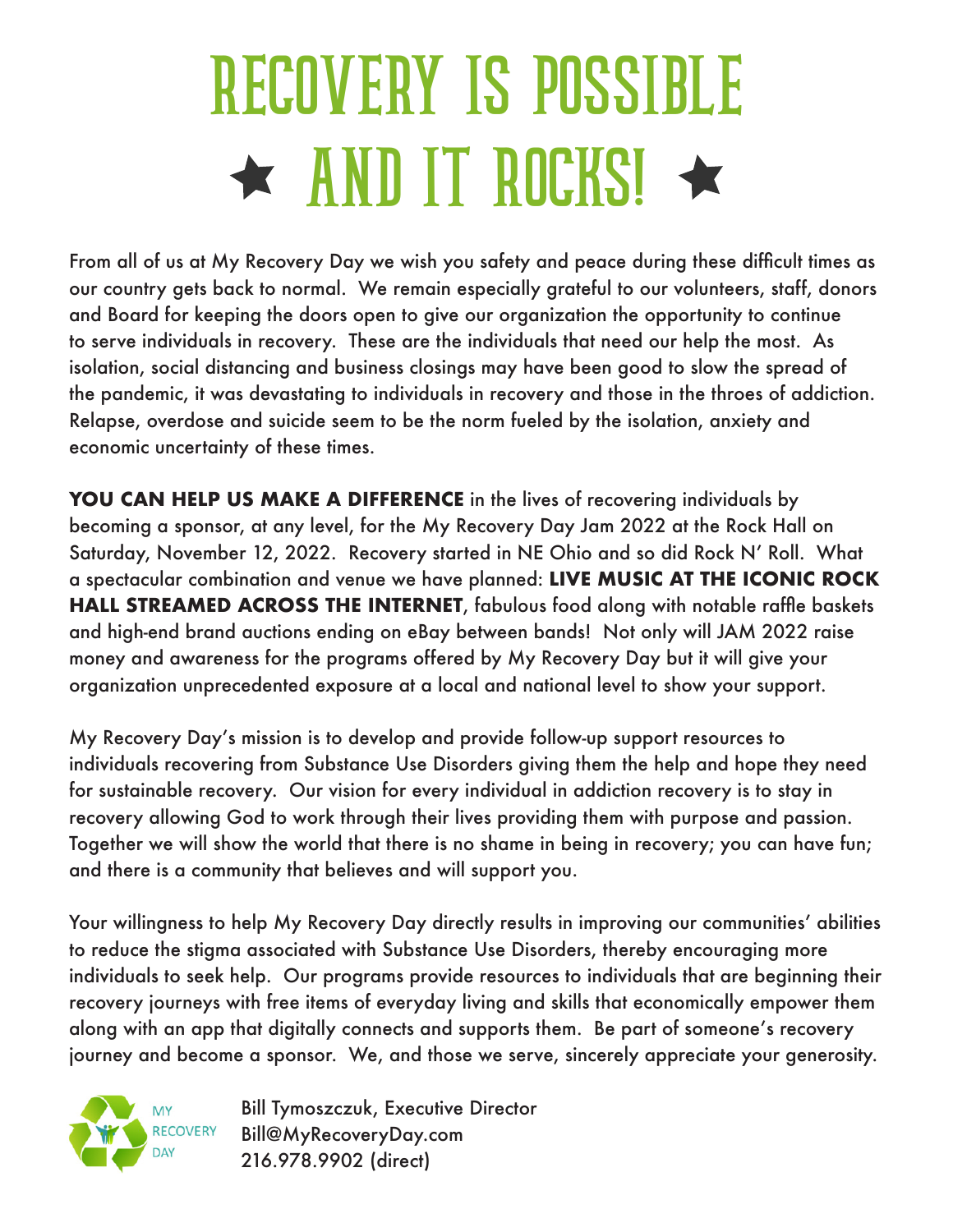# SPONSORSHIP OPPORTUNITIES

To learn more about our Sponsorship Opportunities, please contact Bill Tymoszczuk by calling 216.978.9902 or emailing bill@myrecoveryday.com.





#### HALL OF FAME SPONSOR \$35,000

- Event Co-Branding Tagline "By XYZ Sponsor" and large behind stage banner
- On stage creative podium acknowledgment by your representative
- Name, and wherever possible your logo placement, in all event emails and printed program
- Printed Signage in the Rock Hall 55" x 38.5" Vestibule Cling on (Double Sided)
- Large Format Welcome Foam-Core Sign on Easel (vestibule entrance -"XYZ Welcomes You")
- Co-branded recognition on Band Voting Page

Only one sponsorship is available at this level

- Name on front page of program (printed & online)
- Full page ad in program (printed & online)
- Dedicated Press Release and Inclusion of brand in all other press releases
- Social Media Mentions
- Fourteen (14) Reserved Front Row VIP Seats
- 2 Customized 24" x 24" Floor Decals Base of Elevators
- Customized "Thank You" plaque for your support
- 3-minute video played intermittently between 6-8pm
- Post production customized highlights video

#### DIAMOND SPONSOR \$10,000

- Rotating Ad on stage screen/marquee at the Rock Hall (display time prorated between all packages)
- Printed Signage in the Rock Hall 55" x 38.5" Vestibule Cling on (Double Sided)
- Rotating Online Banner Ad on Band Voting Page
- Full Page Ad in Program (printed & online)
- Dedicated press release

Only three sponsorships are available at this level

- Social Media Mentions
- Ten (10) Reserved VIP Seats
- Customized 24" x 24" Floor Decal
- Customized "Thank You" plaque for your support
- Post production customized highlights video
- Only 3 sponsorships are available at this level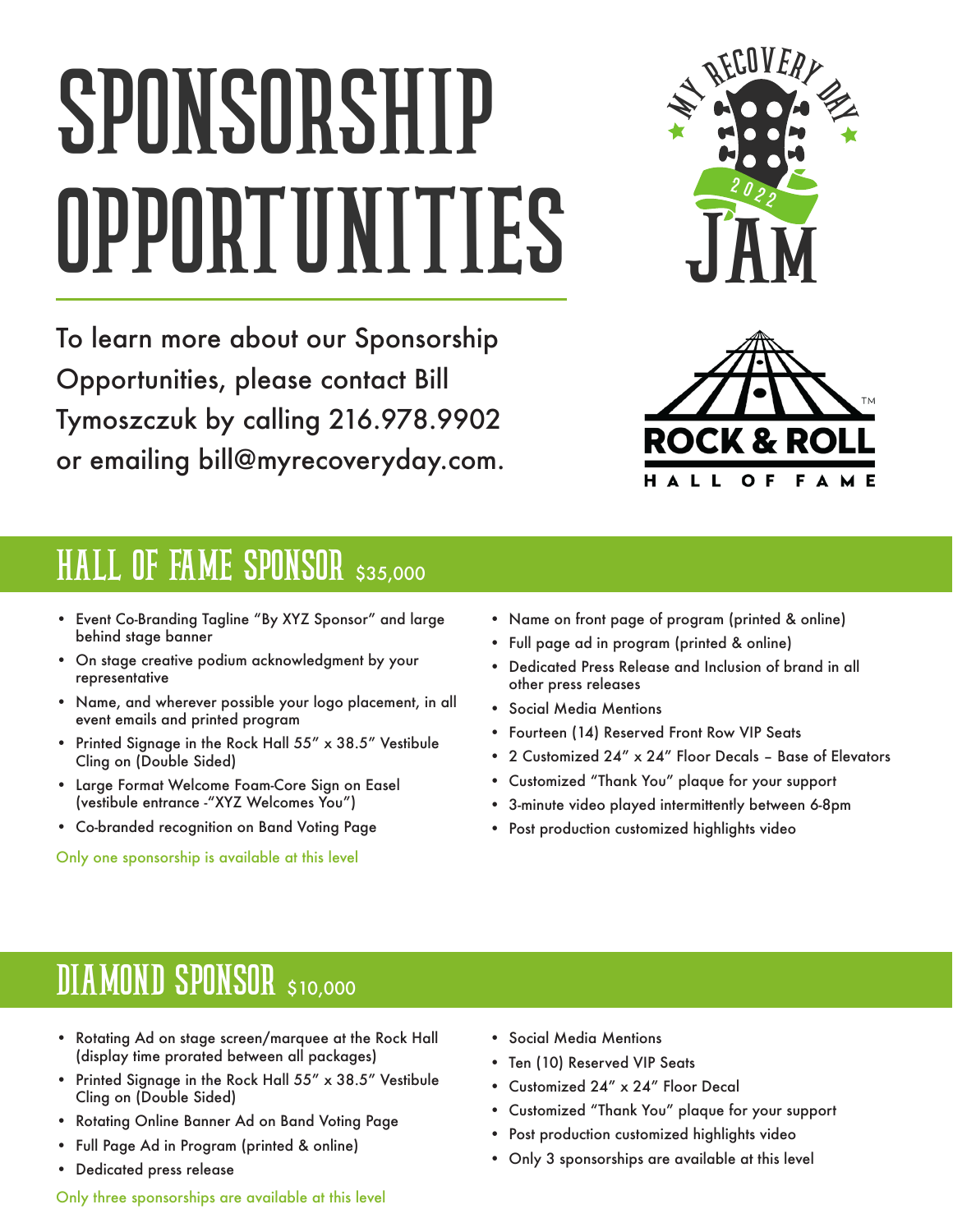#### PLATINUM SPONSOR \$7,500

- Rotating Ad on screen/Marquee at the Rock Hall (display time prorated amongst all packages)
- 1/2 Page Ad in Program (printed in program & online)
- Printed Signage in the Rock Hall 55" x 38.5" Vestibule Cling on (Double Sided)

Only four sponsorships are available at this level

- Social Media Mentions
- Eight (8) Reserved VIP Seats
- Customized 24" x 24" Floor Decal
- Customized "Thank You" plaque for your support
- Post production customized highlights video

#### GOLD SPONSOR \$5,000

- Rotating Ad on screen/Marquee at the Rock Hall (display time prorated amongst all packages)
- 1/4 Page Ad in Program (printed in program and online)
- Printed Signage in the Rock Hall 55" x 38.5" Vestibule Cling on (Double Sided)
- Social Media Mentions

Only four sponsorships are available at this level

- Five (5) Reserved VIP Seats Share Some Love with someone in recovery
- Customized 24" x 24" Floor Decal
- Customized "Thank You" plaque for your support
- Post production customized highlights video

#### ROCK LEGEND SPONSOR \$2,500

- 1/6 Page Ad in Program (printed in program & online)
- Social Media Mentions
- Four (4) Event Tickets Share Some Love with someone in recovery

Only six sponsorships are available at this level

- Customized 24" x 24" Floor Decal
- Customized "Thank You" plaque for your support
- Post production highlights video

#### MUSEUM EXHIBIT HALL SPONSOR \$2,500

- Floor Decal at Entrance to the Exhibits
- 1/6 Page Ad in Program (printed in program & online)
- Two (2) Event Ticket Share Some Love with someone in recovery
- Printed Signage in the Rock Hall 55" x 38.5" Vestibule Cling on (Double Sided)
- Certificate of Appreciation great for framing and delivered digitally

SOLD OUT

• Post production highlights video